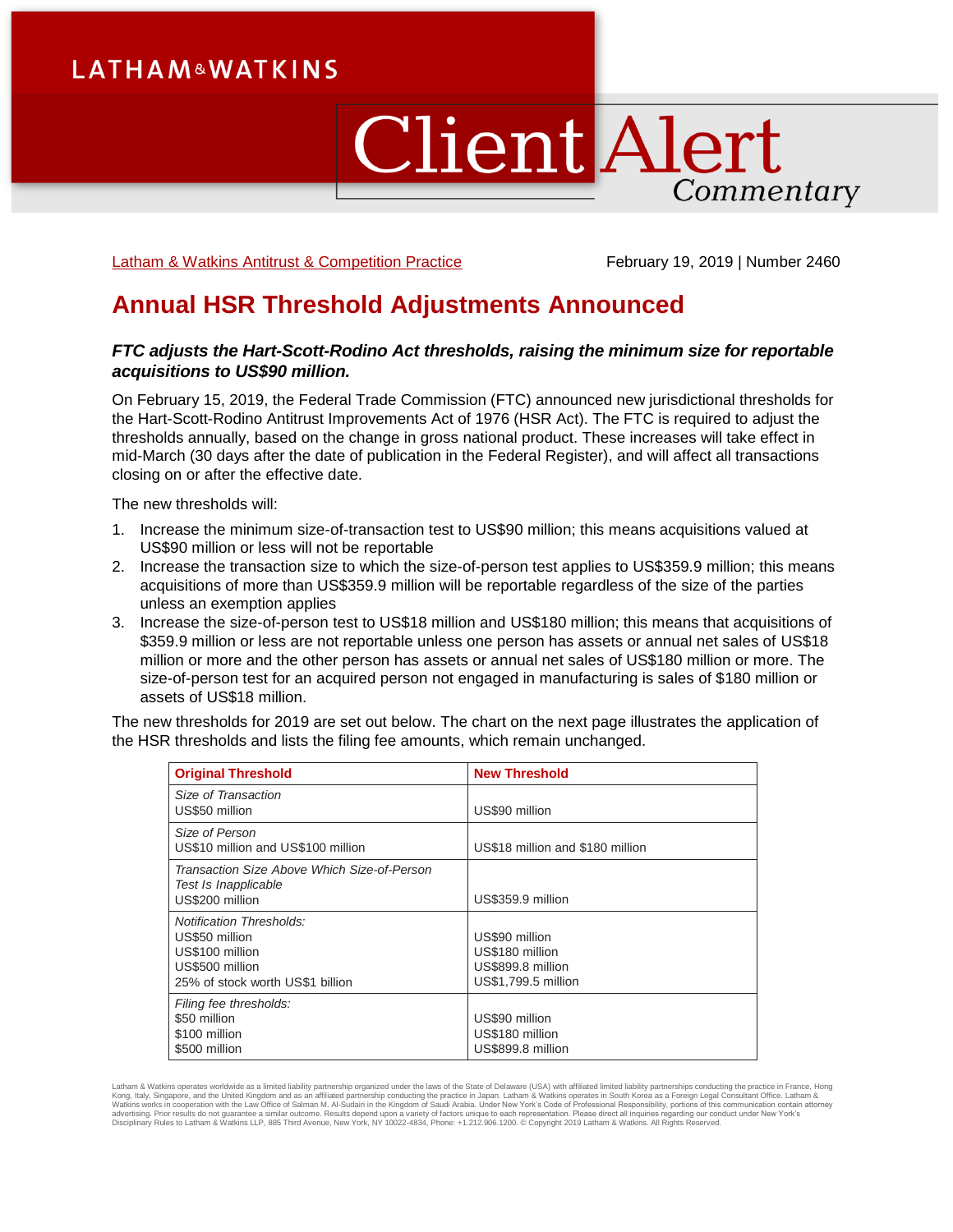*2019 Thresholds*



Sources: HSR Act (§7A Clayton Act,15 USC §18a), Coverage Rules and Exemption Rules (16 CFR Parts 801 and 802)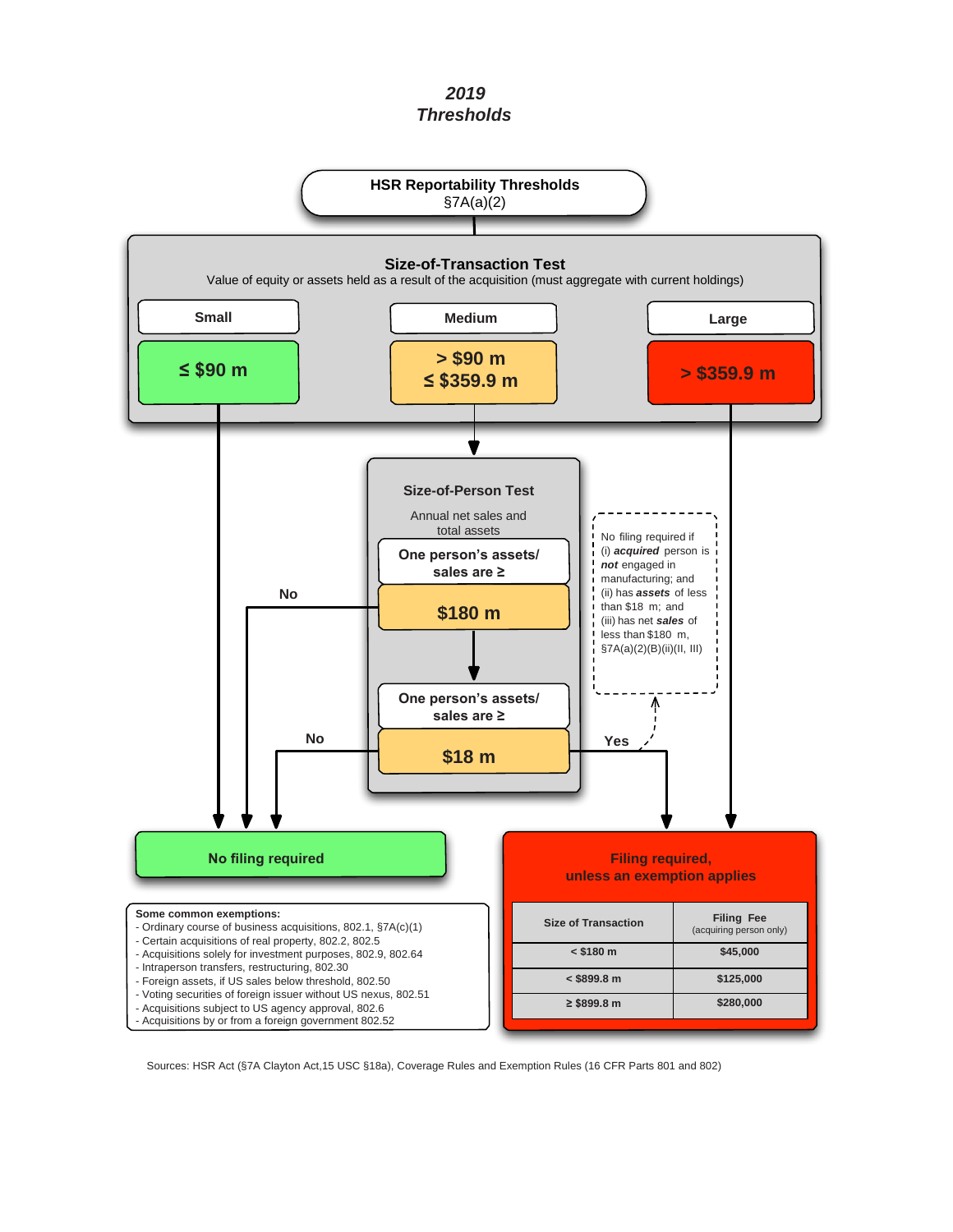If you have any questions about this *Client Alert*, please contact one of the authors listed below or the Latham lawyer with whom you normally consult:

#### **[Jason D. Cruise](https://www.lw.com/people/jason-cruise)**

jason.cruise@lw.com +1.202.637.1033 Washington, D.C.

#### **[Michael G. Egge](https://www.lw.com/people/michael-egge)**

michael.egge@lw.com +1.202.637.2285 Washington, D.C.

#### **[Joshua N. Holian](https://www.lw.com/people/joshua-holian)**

joshua.holian@lw.com +32.2.788.6080 Brussels

## **[Hanno F. Kaiser](https://www.lw.com/people/hanno-kaiser)**

hanno.kaiser@lw.com +1.415.395.8856 San Francisco

#### **[Farrell J. Malone](https://www.lw.com/people/farrell-malone)**

farrell.malone@lw.com +1.202.637.1024 Washington, D.C.

# **[Amanda P. Reeves](https://www.lw.com/people/amanda-reeves)**

amanda.reeves@lw.com +1.202.637.2183 Washington, D.C.

**[Karen E. Silverman](https://www.lw.com/people/karen-silverman)** karen.silverman@lw.com +1.415.395.8232 San Francisco

#### **[E. Marcellus Williamson](https://www.lw.com/people/marc-williamson)**

marc.williamson@lw.com +1.202.637.2200 Washington, D.C.

## **[Alan J. Devlin](https://www.lw.com/people/alan-devlin)**

alan.devlin@lw.com +1.202.637.1071 Washington, D.C.

#### **[Patrick C. English](https://www.lw.com/people/patrick-english)**

patrick.english@lw.com +1.202.637.1030 Washington, D.C.

# **You Might Also Be Interested In**

[FTC Hearings Consider Pushing Boundaries of Merger Enforcement](https://www.lw.com/thoughtLeadership/lw-ftc-hearings-consider-pushing-merger-enforcement-boundaries)

[Leaving Time to Litigate: Lessons from Recent Merger Challenges](https://www.lw.com/thoughtLeadership/leaving-time-litigate-merger-challenges)

[Global Merger Regimes™](https://www.lw.com/bookofjargon-apps/global-merger-regimes) App

[We've Got Washington Covered](https://www.lw.com/practices/wevegotwashingtoncovered)

*Client Alert* is published by Latham & Watkins as a news reporting service to clients and other friends. The information contained in this publication should not be construed as legal advice. Should further analysis or explanation of the subject matter be required, please contact the lawyer with whom you normally consult. The invitation to contact is not a solicitation for legal work under the laws of any jurisdiction in which Latham lawyers are not authorized to practice. A complete list of Latham's *Client Alerts* can be found at [www.lw.com.](http://www.lw.com/) If you wish to update your contact details or customize the

## **[Peter M. Todaro](https://www.lw.com/people/peter-todaro)**

peter.todaro@lw.com +1.202.637.2380 Washington, D.C.